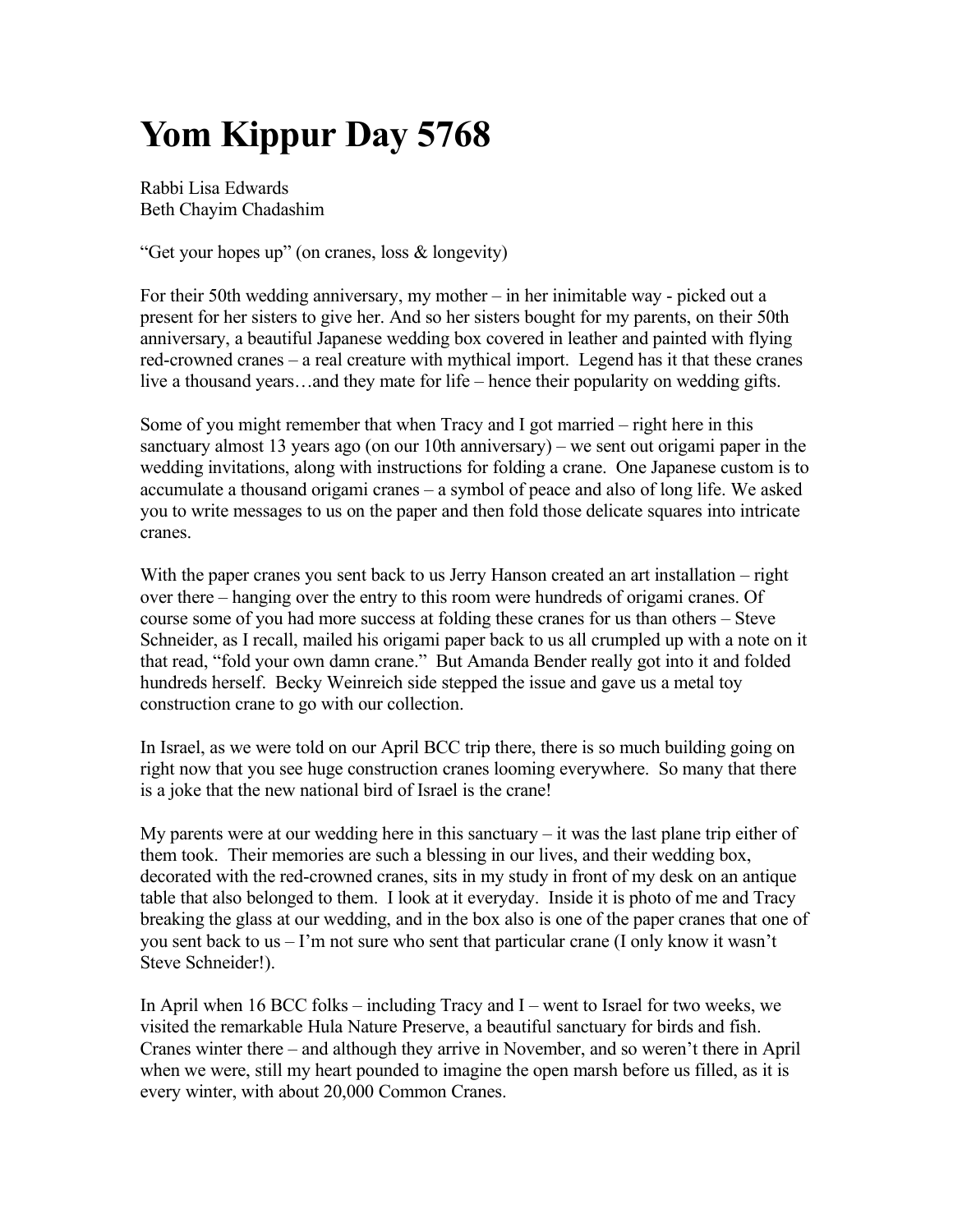Even before I knew cranes head for Israel in the 10s of 1,000s those graceful birds with the spindly legs reminded me of Jews. I'm not sure why.

\*\*\*Maybe because the crowns on red-crowned cranes look like kippot (yarmulkes).

\*\*\*Maybe because cranes live in community – migrating together from place to place – including wintering in Israel. I think lots of them also live in Miami! but not so much Palm Springs.

\*\*\*Or maybe just because for 15 years my parents' 50th anniversary Japanese wedding box decorated with red-crowned flying cranes sat in my parents' dining room between the Hanukah menorah and the Shabbat candle holders. And now that box sits in the room with my Jewish library, rests in front of me every day when I sit at my desk studying and writing, preparing things to come and talk with you about.

Whatever the reason I link the two together, I like the connection. I like the lessons I am learning from these birds, and the memories they invoke in me daily – of my parents, and their 65 years of marriage, of Tracy's and my wedding – we won't make it to 65 years of marriage, but not for lack of desire. I like to think of my parents sitting here amidst you, a dozen years ago, still alive and well and happy to meet you all.

When we come together for these Days of Awe, we do so in part with a communal and in part with a personal intent of deciding how to proceed with our lives. What a gift we give one another – a few days in a year to actually be introspective and reflective, to look inward.

Last night I invited you to engage whole-heartedly this Yom Kippur in such reflection. This morning I would add to that invitation by suggesting that one can't really be selfreflective only by looking within – it also takes looking around. For despite the independent nature of tshuvah -- of re-turning to the self we know and can love, the one we may have strayed from more than once through the vagaries of life, there are reasons why we are - by tradition - invited to be in community while doing this work. Why we are invited to see others do it too, and to take part in one another's tshuvah – in any ways we can be helpful to each other.

The traditional Hebrew term for the High Holy Days, Yamim Noraim, means not just "Days of Awe," it can also be translated: "Days of Fear." The fact that Jews come together in large numbers for the scary times (and that we gather in smaller numbers for the joyful ones – Pesach, Sukkot) is significant, don't you think? We live in community no matter what, but especially when we have changes to make, work to do, especially when we deliberately acknowledge – as we do during the Days of Awe – that we live always in a state of uncertainty, of change, of unpredictability – that is when we need strengthening, that is when we need to be able to look around at numbers of people and say, oh yeah, together we can do this.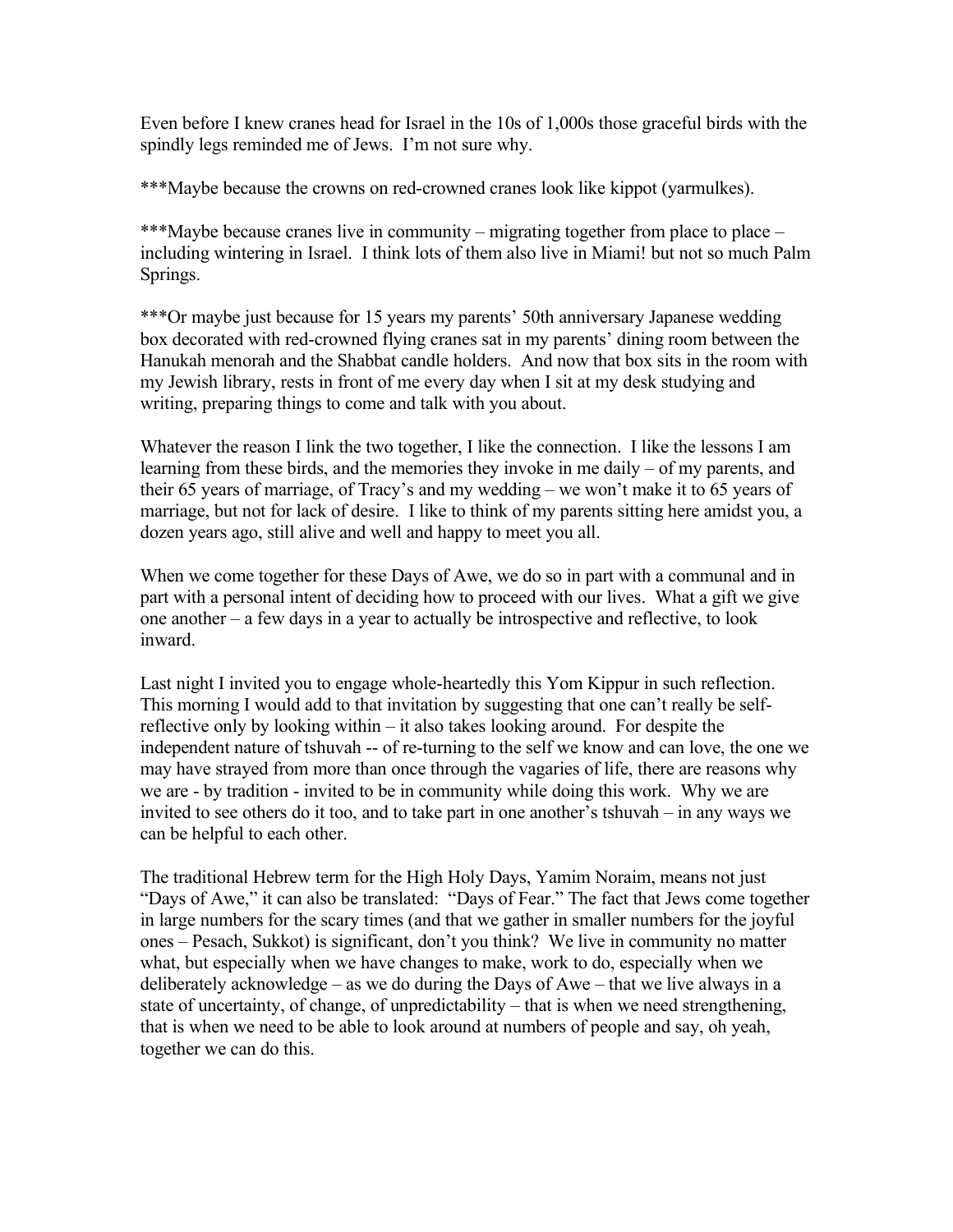Last night I spoke to you about the lost and found stone that once graced the ground outside the Temple in Jerusalem. It was a legendary meeting place – where people brought objects and animals they had found so that people who had lost them might come and reclaim them.

And I mentioned that the Talmud also tells us that

after the Temple was destroyed, this kind of gathering to return and reclaim lost objects was to happen instead at synagogues and houses of study, and then some time later just among neighbors and acquaintances. [Babylonian Talmud, Bava Metzia, 28B]

The Talmud's discussion of how to restore lost objects to their original owners goes on for many, many pages. Even by Talmud standards, I'd call it an obsession. And it all comes from their desire to understand exactly what was meant by just a couple of verses in Torah – verses that instruct us to return lost things to their owner. You must help, Torah tells us, "you may not not hide yourself," –lo too-khal l'hitaleim [Deuteronomy 22:1,3,4]. The word hitalem comes to us again in the Haftarah portion from Isaiah that Joe will be chanting for us in a little while: "Surely you should divide your bread with the hungry, and bring the moaning poor to your home; when you see the naked, cover them; and lo tit-alem do not hide yourself mi-b'sar-cha from your own flesh (your own kin) - [Isaiah 57:14-58:14, YK morning haftarah].

How easy it would be – how easy it is – I do it all the time, I'm sorry to say – to hide oneself – instead of stepping forward to help. Simpler to walk the other way if you see a lost puppy or a stranger in need of food. Easier to let your kin – your own flesh and blood, your spouse, even your children – find their own way than take them with you or just pay them some attention. If it weren't easier to hide oneself when you see that someone could use a hand the Torah & Isaiah wouldn't bother telling us don't do that – don't hide when your brother, your ki[n1](http://www.bcc-la.org/drashot/5768YK.html#_ftn1) needs help.

Earlier in the same volume [tractate] of Talmud the Rabbis begin their discussion of what to do with lost objects, or more importantly, what to do about the owner of the lost object. In this earlier passage they offer a new term  $-$  ye-ush  $-$  "despair" – which refers to one's despair of recovering an article that was lost or stolen. Ye-ush – is the giving up of hope. And the Rabbis even go so far as to devise a secondary category – ye-ush shelo mi-da-at - unconscious despair, despair without knowing one despairs, as when someone has lost something unrecoverable but that person doesn't even yet know it is gone. For me the concept gets interesting when I take it away from lost objects and apply the theory to relationships and emotions.

I'm a person who learned many wonderful things from my parents, BUT this phrase I learned from was NOT one of the good ones: "Don't get your hopes up." "Don't get your hopes up."

My parents may simply have wanted to protect me from disappointment. But that instruction doesn't serve us well. It brings one too quickly to ye-ush – to the giving up of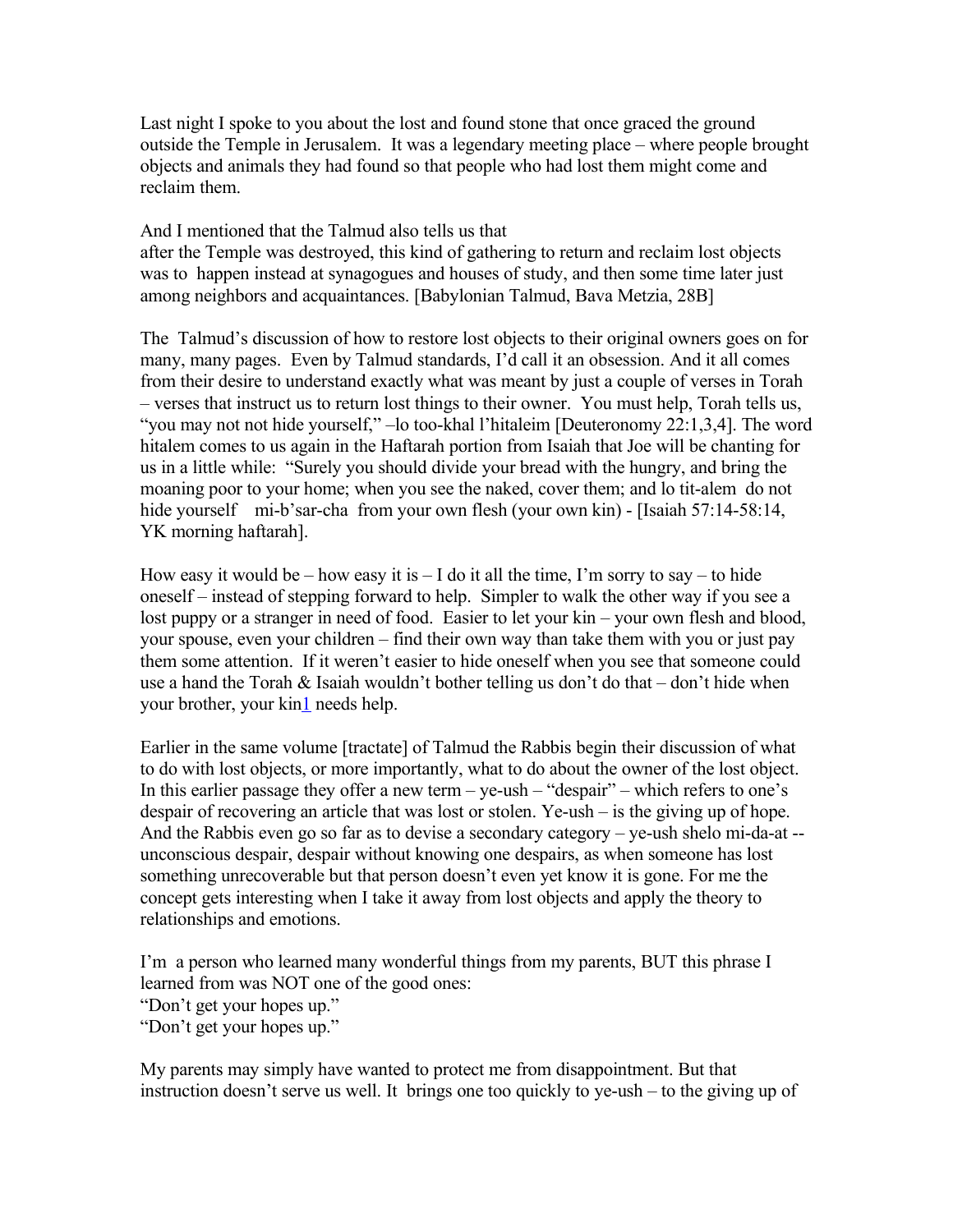hope, and therefore giving up relationship. Once you give up equal ownership in a relationship, for example, you no longer play an active role, you're no longer an equal partner in the unending dance of the relationship, you're just the person leaving (whether or not you actually physically leave, or you push the other one out, or whether you leave only in your mind).

Here's where the reasoning of the Rabbis about lost objects helps me think about relationships. Once I engage in ye-ush – once I give up hope (consciously or shelo mi-daat unconsciously) I am lost to that relationship. I see it in couples a lot – We expect the worst. We're always afraid the other will leave. If I commit, she won't want me – If I say yes, he'll say no. It's a dance I suspect all of us have danced at one time or another – if not every day. If you want it too much, you're setting yourself up for disappointment. But the Rabbis made it into a metaphor (or I am making it into a metaphor?). If you give up hope, if you let it go (whatever "it" is), you're out of the equation. The object is now hefker – ownerless – another Talmud term -- and thus free to be in relationship with someone else. Remember that old hippy era poster? "if you love something let it go, if it's meant to be yours it will come back to you"…was that it?

The Rabbis want us to work a little harder than that.

So here's a stretch. A little mental/emotional yoga before the real yoga during the break this afternoon. I think many of us are too quick to ye-ush– too quick to despair, to lose hope – we never even go to the stone of losses to see if our stuff is there. We're too quick to sever relationships, too quick to walk away , too quick to hide ourselves from relationships – Think about it – a person starts to fall in love with someone, but you don't want to get your hopes up. Unconsciously you withdraw a bit, you're a little less present, less loving, seem less happy to see the other person. Until, also unconsciously, the other person begins to withdraw, and before you know it you both give up – still perhaps unconsciously – you assume it won't work. You have entered ye-ush – despair, loss of hope. And without hope – what are the chances it will work?

I wonder how many of us have tapes in our heads that play at the push of a button (a button installed by parents or ex's or whomever) – or should I say I-tunes that play in the I-pods of our minds? Tapes that instruct us – unintentionally - to walk away too soon, NOT to get our hopes up, to expect the worst -- tapes that inadvertently incline us to self-sabotage.

I don't mean just love relationships. Also friendships Family relationships Work relationships

Relationships to a group . . . to a congregation, for example. Most of you in this room today are members of BCC – bless you, thank you. Many of you are not members, but BCC is where you choose to come to the Days of Awe year after year, bless you, thank you. Some of you are new to us – testing us out perhaps, or testing yourself, or this is just where you ended up today for any of a myriad of reasons – bless you too, and thank you you are always welcome to be with us. Are you waiting to find out if there is a category of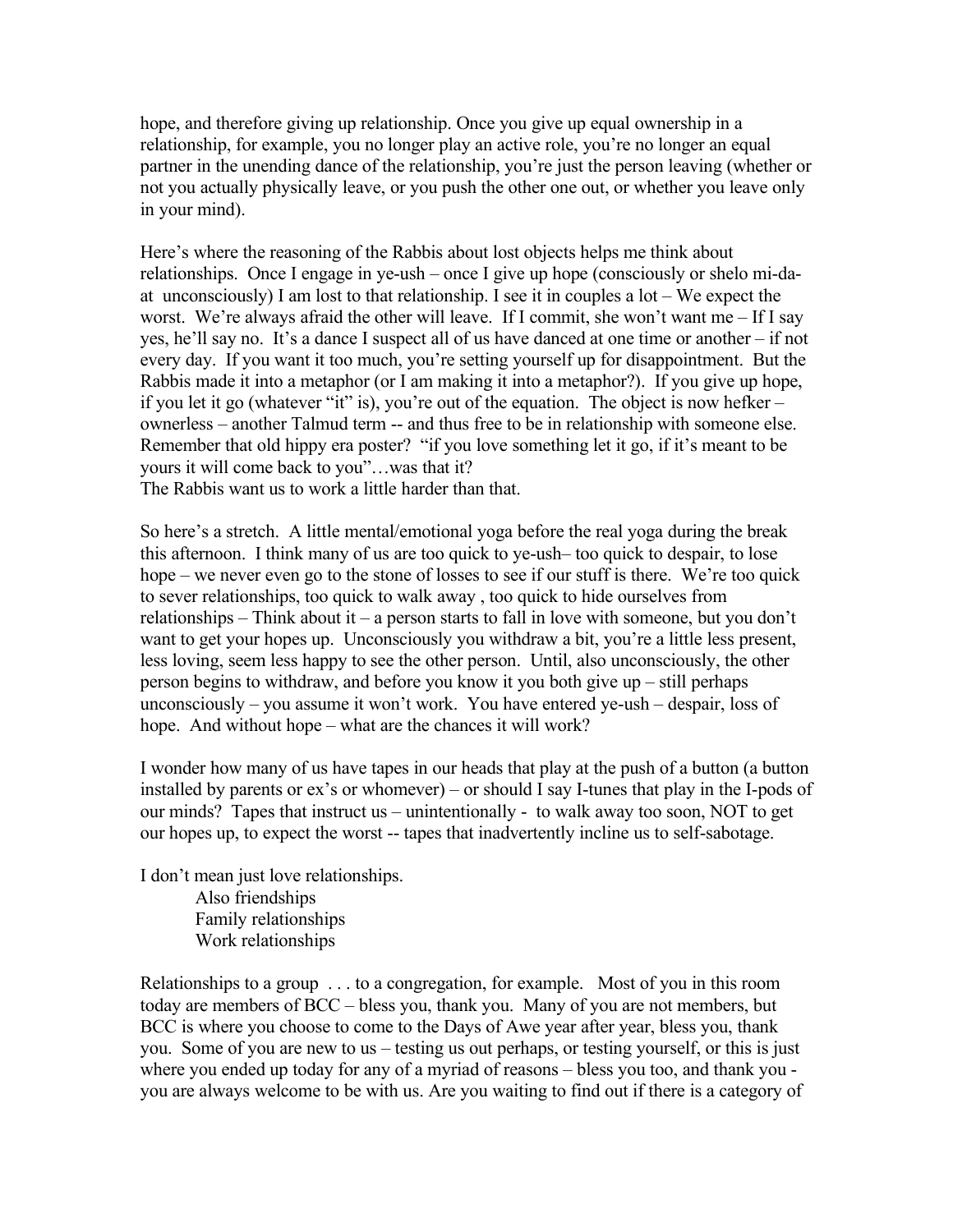people here I'm not going to bless and thank? There isn't – I'm happy to have all of you here – I hope you will always feel welcome.

But those of you who are not members – whether you once were and dropped your membership, or have never joined – I do want to ask you a couple of questions – don't worry I'm not going to single you out or anything. But Why aren't you a member? I doubt it's the \$3.30 a day it would cost. And if it is, then know that we'll happily work with you to make it financially doable.

The answer I often receive when I ask people if they'd think about joining BCC is "thanks, but I'm not a joiner." If that's you, then a second question: why aren't you a joiner? What does being a joiner mean to you? You care about BCC – you're here – you probably care about BCC's place in lgbt history, You care that you or the next person have a safe haven to go to if a safe haven is needed. You care that at BCC the next generation of children will grow up free of the homophobia  $\&$  racism  $\&$  sexism  $\&$  all the –isms. You care that BCC exists and gets better and better – and your membership would help us do all of those things. So what's the problem?

I wonder if it isn't a form of ye-ush shelo mi-da-at – unconscious ye-ush – an unconscious loss of hope – we prefer to go without, it helps avoid disappointment. If we keep our distance then we don't have to learn to dance, don't have to learn to lead or to follow, don't have to apologize if we step on someone's toes, don't have to embarrass ourselves if we forget a step or if our sense of rhythm is off a bit. If we're not in the relationship, we can hide our self from others, and not risk hurt or criticism or other forms of embarrassment or nuisance that relationships always bring with them.

What I love the most about the stone of losses, and the subsequent lost and founds at the synagogues and in neighborhoods is that people took risks and went out of their way, and - the Rabbi's nailed it – people had hope – the finders and the losers – anyone who showed up whether to deliver a lost object or re-claim it – those people GOT their hopes up. Of course the finders may have only had hope that they would get to keep the lost object! but surely some of them just hoped they'd have the pleasure of re-uniting someone else with their treasured possession. Giving up hope – having ye-ush – nullifies one's ownership of a lost object. Giving up hope – withholding ourselves, hiding ourselves – not being fully there - nullifies relationships. This congregation would be a better community if we all were members of it. All the work some of us do to keep BCC going and growing would be easier if we were all part of it. And this world would be a better world if we would stop hiding ourselves or parts of ourselves and just be here, be fully in it. I hope you'll join us.

Personally I blame Woody Allen for people not being members of BCC. He revived Groucho Marx's old joke, the one Groucho revived from Freud. You know the one? I sent the club a wire stating, "PLEASE ACCEPT MY RESIGNATION. I DON'T WANT TO BELONG TO ANY CLUB THAT WILL ACCEPT ME AS A MEMBER". • [Telegram to the [Friar's Club of Beverly Hills](http://en.wikipedia.org/wiki/Friar) to which he belonged, as recounted in Groucho and Me (1959), p. 321]